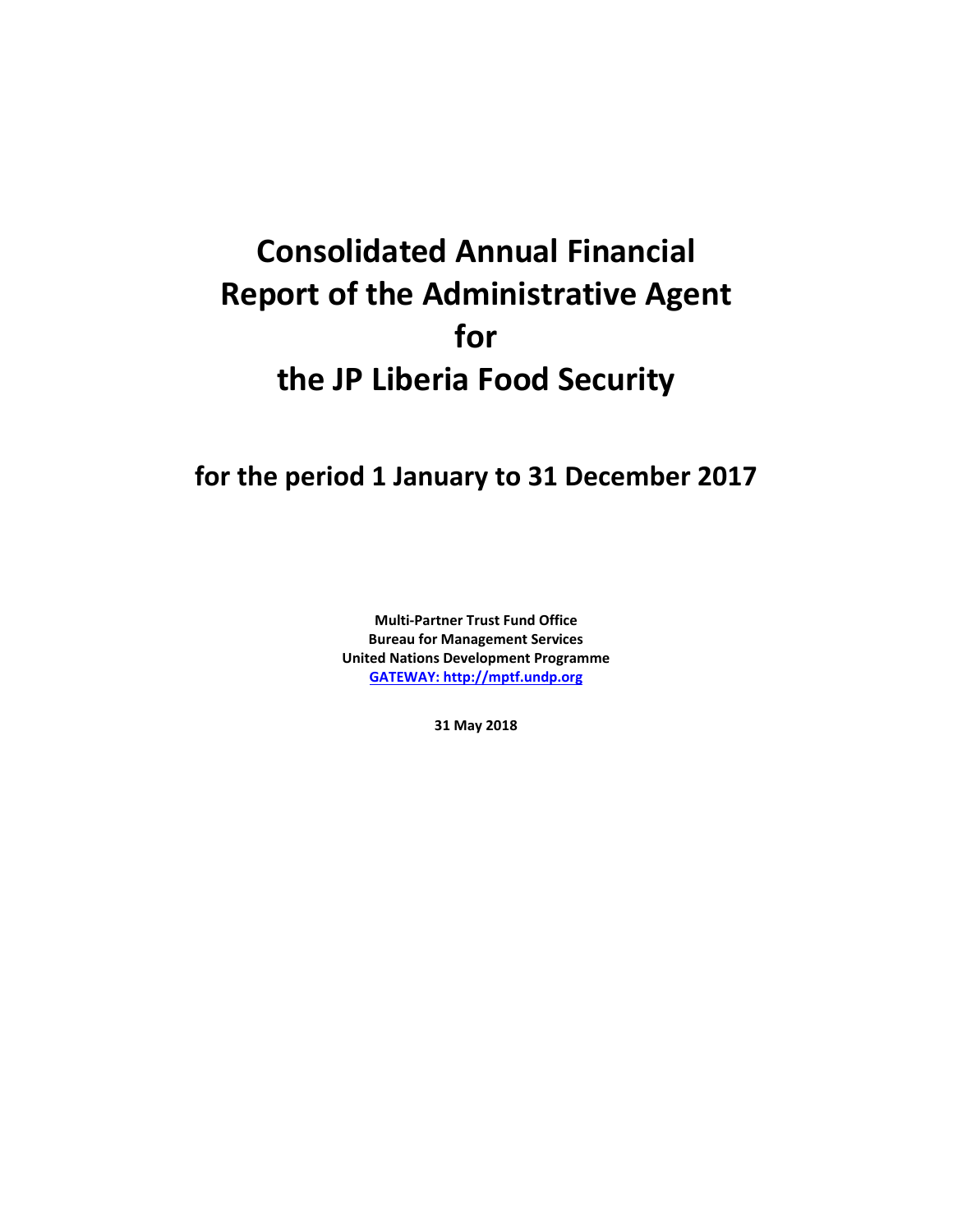JP LIBERIA FOOD SECURITY CONSOLIDATED ANNUAL FINANCIAL REPORT **2017**

### **PARTICIPATING ORGANIZATIONS CONTRIBUTORS**



Food and Agriculture Organizat



United Nations Development Programme



UNWOMEN



World Food Programme



Government of Denmark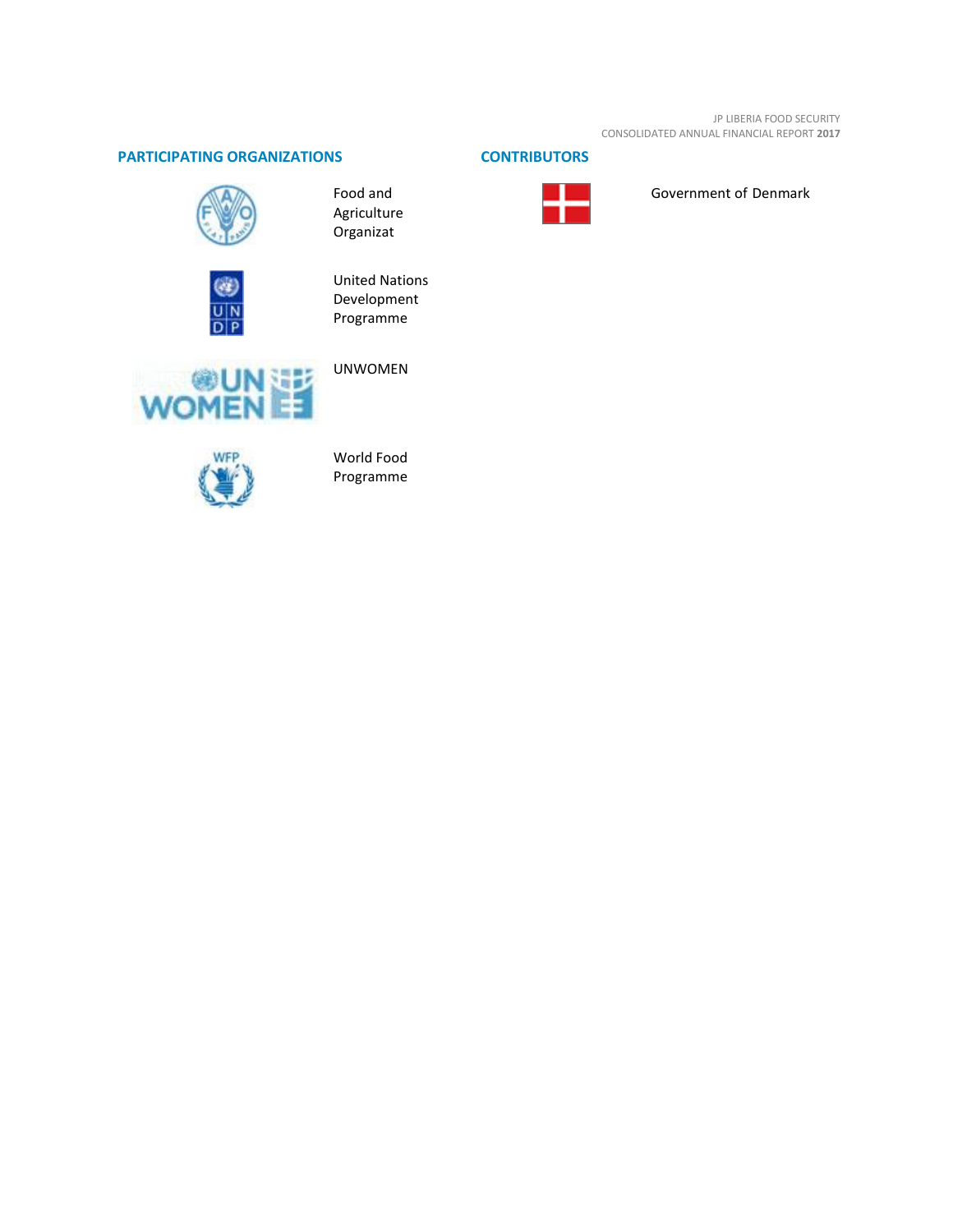Amount approved by the Steering Committee for a project/programme.

#### **Approved Project/Programme**

A project/programme including budget, etc., that is approved by the Steering Committee for fund allocation purposes.

#### **Contributor Commitment**

Amount(s) committed by a donor to a Fund in a signed Standard Administrative Arrangement with the UNDP Multi-Partner Trust Fund Office (MPTF Office), in its capacity as the Administrative Agent. A commitment may be paid or pending payment.

#### **Contributor Deposit**

Cash deposit received by the MPTF Office for the Fund from a contributor in accordance with a signed Standard Administrative Arrangement.

#### **Delivery Rate**

The percentage of funds that have been utilized, calculated by comparing expenditures reported by a Participating Organization against the 'net funded amount'.

#### **Indirect Support Costs**

A general cost that cannot be directly related to any particular programme or activity of the Participating Organizations. UNDG policy establishes a fixed indirect cost rate of 7% of programmable costs.

#### **Net Funded Amount**

Amount transferred to a Participating Organization less any refunds transferred back to the MPTF Office by a Participating Organization.

#### **Participating Organization**

A UN Organization or other inter-governmental Organization that is an implementing partner in a Fund, as represented by signing a Memorandum of Understanding (MOU) with the MPTF Office for a particular Fund.

#### **Project Expenditure**

The sum of expenses and/or expenditure reported by all Participating Organizations for a Fund irrespective of which basis of accounting each Participating Organization follows for donor reporting.

#### **Project Financial Closure**

A project or programme is considered financially closed when all financial obligations of an operationally completed project or programme have been settled, and no further financial charges may be incurred.

#### **Project Operational Closure**

A project or programme is considered operationally closed when all programmatic activities for which Participating Organization(s) received funding have been completed.

#### **Project Start Date**

Date of transfer of first instalment from the MPTF Office to the Participating Organization.

#### **Total Approved Budget**

This represents the cumulative amount of allocations approved by the Steering Committee.

#### **US Dollar Amount**

The financial data in the report is recorded in US Dollars and due to rounding off of numbers, the totals may not add up.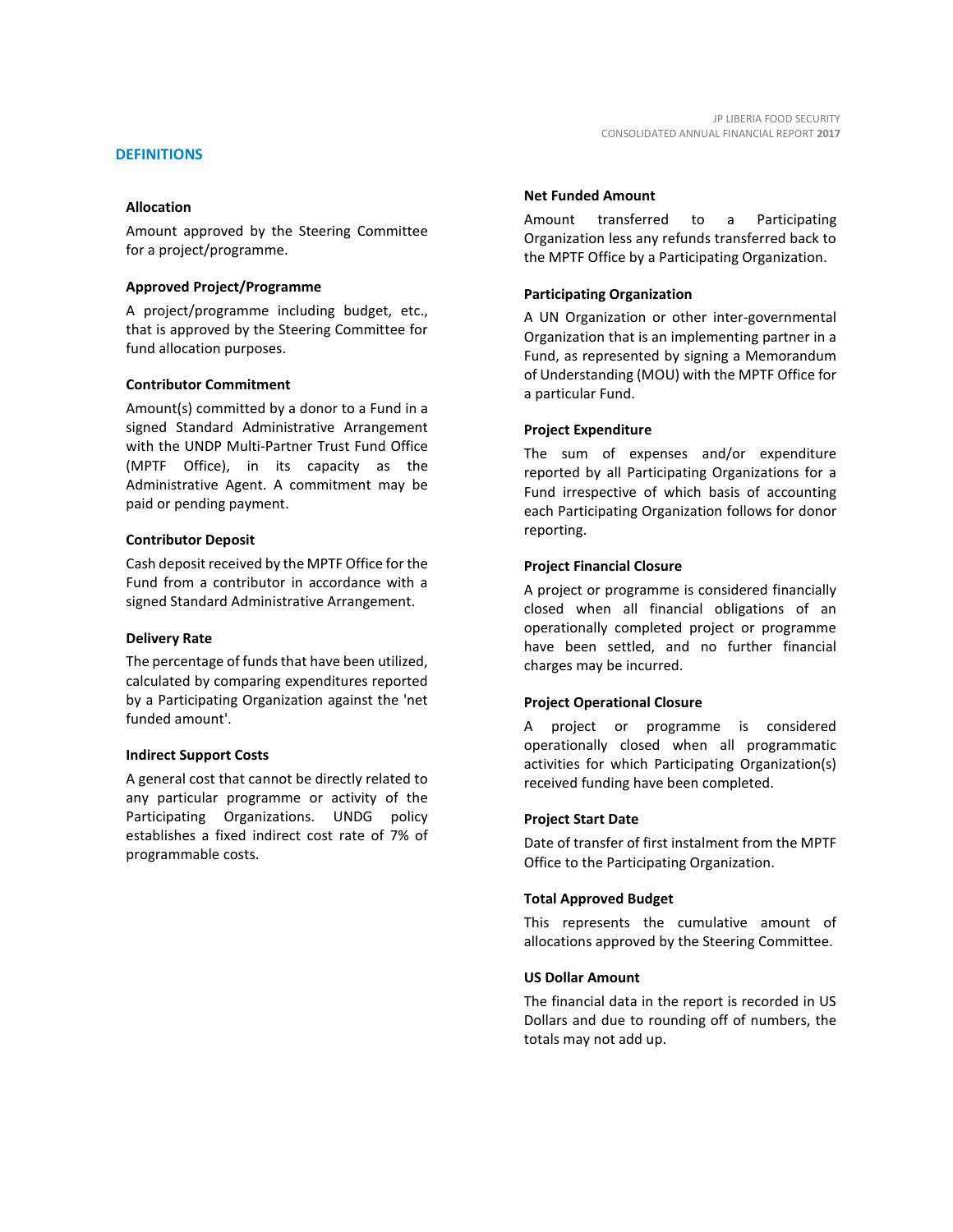#### JP LIBERIA FOOD SECURITY CONSOLIDATED ANNUAL FINANCIAL REPORT 2017

#### **TABLE OF CONTENTS**

| Introduction 1 1 |  |
|------------------|--|
|                  |  |
|                  |  |
|                  |  |
|                  |  |
|                  |  |
|                  |  |
|                  |  |
|                  |  |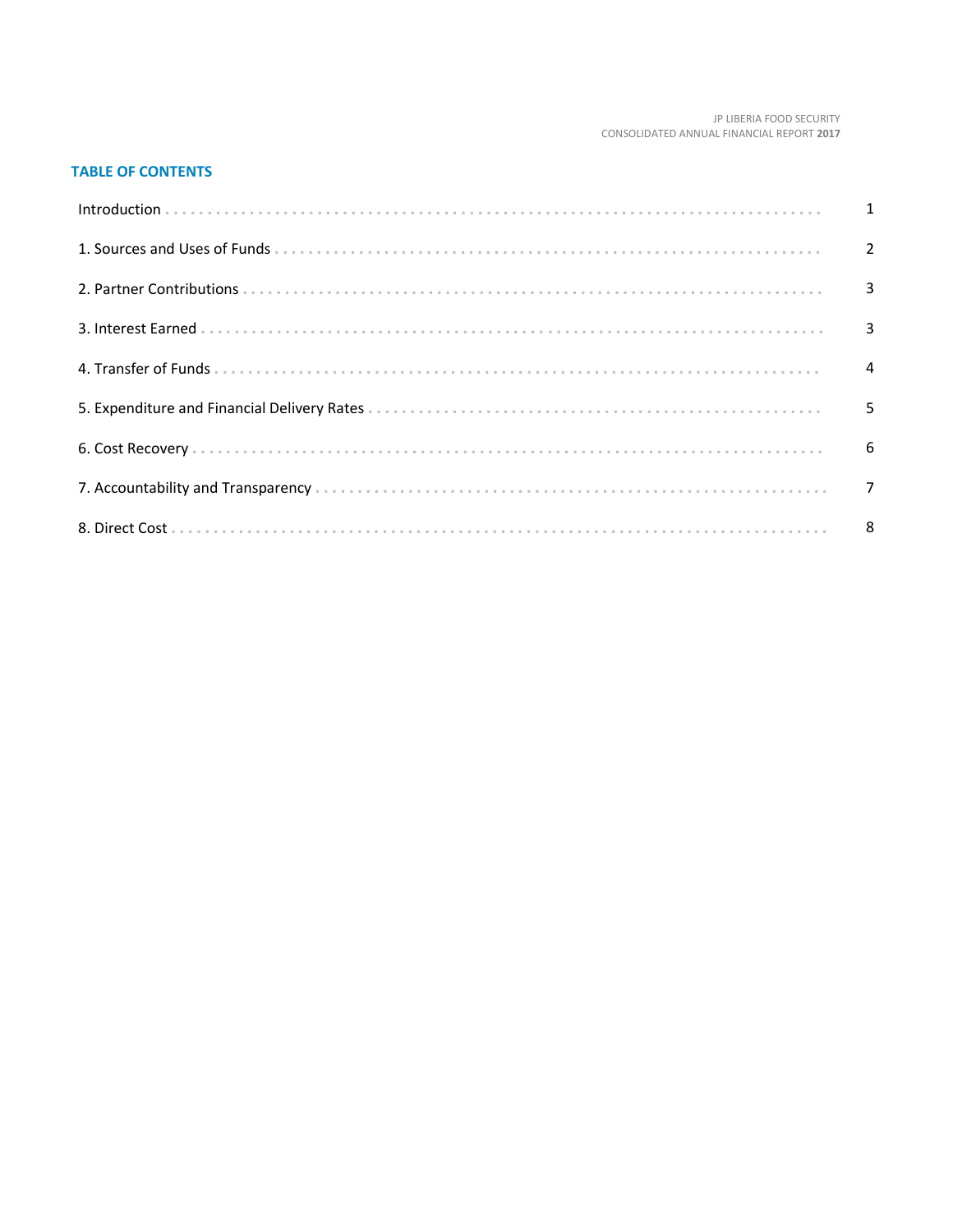#### **INTRODUCTION**

This Consolidated Annual Financial Report of the **JP Liberia Food Security** is prepared by the United Nations Development Programme (UNDP) Multi-Partner Trust Fund Office (MPTF Office) in fulfillment of its obligations as Administrative Agent, as per the terms of Reference (TOR), the Memorandum of Understanding (MOU) signed between the UNDP MPTF Office and the Participating Organizations, and the Standard Administrative Arrangement (SAA) signed with contributors.

The MPTF Office, as Administrative Agent, is responsible for concluding an MOU with Participating Organizations and SAAs with contributors. It receives, administers and

manages contributions, and disburses these funds to the Participating Organizations. The Administrative Agent prepares and submits annual consolidated financial reports, as well as regular financial statements, for transmission to contributors.

This consolidated financial report covers the period 1 January to 31 December **2017** and provides financial data on progress made in the implementation of projects of the **JP Liberia Food Security Fund**. It is posted on the MPTF Office GATEWAY [\(http://mptf.undp.org/factsheet/fund/JLR00\)](http://mptf.undp.org/factsheet/fund/JLR00).

The financial data in the report is recorded in US Dollars and due to rounding off of numbers, the totals may not add up.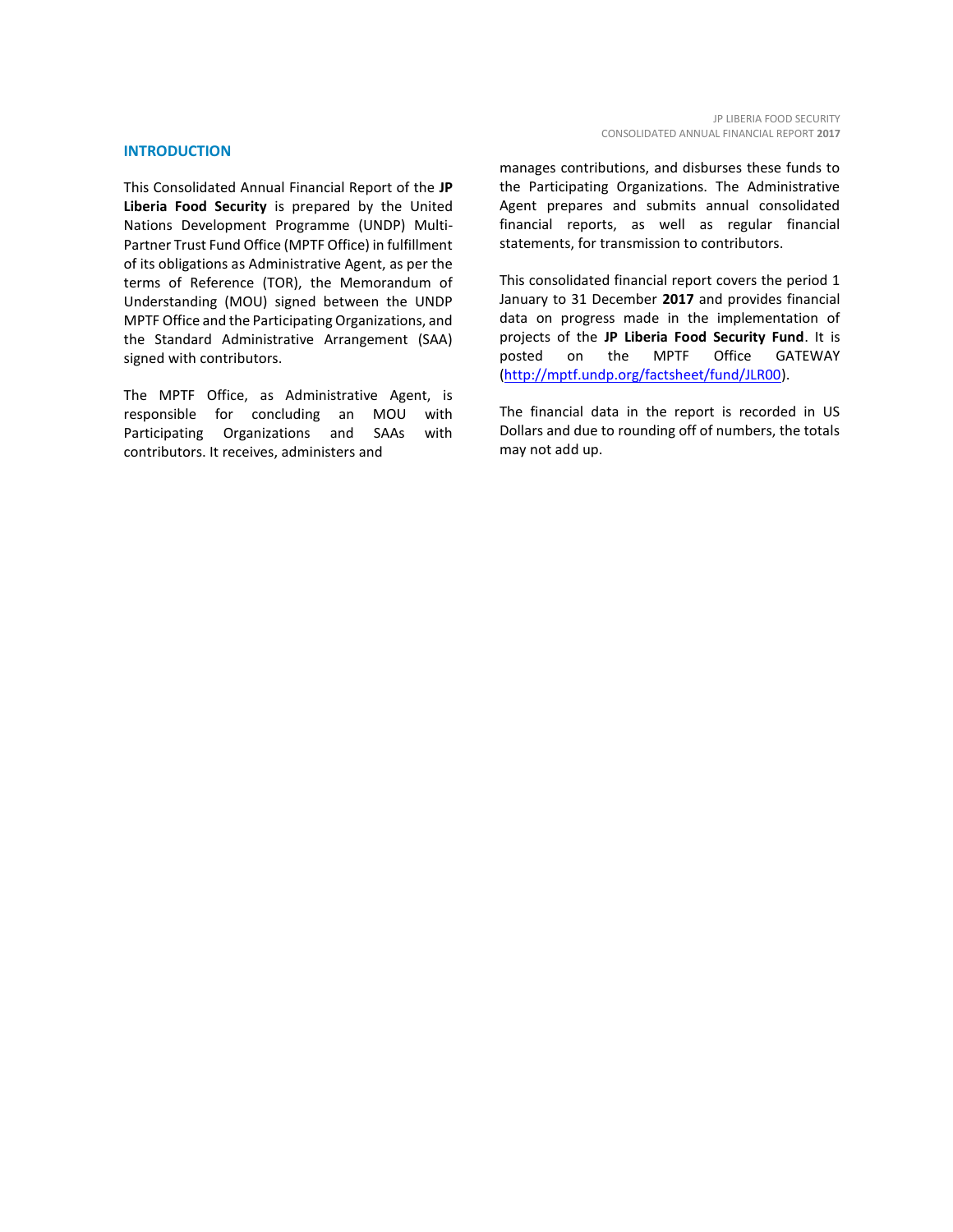#### **2017 FINANCIAL PERFORMANCE**

This chapter presents financial data and analysis of the **JP Liberia Food Security** using the pass-through funding modality as of 31 December **2017**. Financial information for this Fund is also available on the MPTF Office GATEWAY, at the following address: [http://mptf.undp.org/factsheet/fund/JLR00.](http://mptf.undp.org/factsheet/fund/JLR00)

#### **1. SOURCES AND USES OF FUNDS**

As of 31 December 2017, **1** contributors deposited US\$ **7,190,107** in contributions and US\$ **42,120** was earned in interest. Refunds to contributors were US\$ **(187,690)**

The cumulative source of funds was US\$ **7,044,536**

Of this amount, US\$ **6,968,460** has been net funded to **4** Participating Organizations, of which US\$ **6,968,460** has been reported as expenditure. The Administrative Agent fee has been charged at the approved rate of 1% on deposits and amounts to US\$ **71,901**. Table 1 provides an overview of the overall sources, uses, and balance of the **JP Liberia Food Security** as of 31 December 2017.

#### **Table 1. Financial Overview, as of 31 December 2017 (in US Dollars)**

|                                                                 | Annual 2016 | Annual 2017 | <b>Cumulative</b> |
|-----------------------------------------------------------------|-------------|-------------|-------------------|
| <b>Sources of Funds</b>                                         |             |             |                   |
| Contributions from donors                                       |             |             | 7,190,107         |
| Fund Earned Interest and Investment Income                      |             |             | 27,478            |
| Interest Income received from Participating Organizations       | 2,409       |             | 14,643            |
| Refunds by Administrative Agent to Contributors                 | (187, 690)  |             | (187, 690)        |
| Fund balance transferred to another MDTF                        |             |             |                   |
| Other Income                                                    |             |             |                   |
| <b>Total: Sources of Funds</b>                                  | (185, 282)  |             | 7,044,536         |
| <b>Use of Funds</b>                                             |             |             |                   |
| Transfers to Participating Organizations                        |             |             | 7,145,548         |
| Refunds received from Participating Organizations               | (177, 088)  |             | (177, 088)        |
| <b>Net Funded Amount</b>                                        | (177, 088)  |             | 6,968,460         |
| <b>Administrative Agent Fees</b>                                |             |             | 71,901            |
| Direct Costs: (Steering Committee, Secretariatetc.)             |             |             |                   |
| <b>Bank Charges</b>                                             |             |             | 4,176             |
| <b>Other Expenditures</b>                                       |             |             |                   |
| <b>Total: Uses of Funds</b>                                     | (177, 088)  |             | 7,044,536         |
| Change in Fund cash balance with Administrative Agent           | (8, 193)    |             |                   |
| Opening Fund balance (1 January)                                | 8,193       |             |                   |
| <b>Closing Fund balance (31 December)</b>                       |             |             |                   |
| Net Funded Amount (Includes Direct Cost)                        | (177,088)   |             | 6,968,460         |
| Participating Organizations' Expenditure (Includes Direct Cost) | (57, 742)   |             | 6,968,460         |
| <b>Balance of Funds with Participating Organizations</b>        |             |             |                   |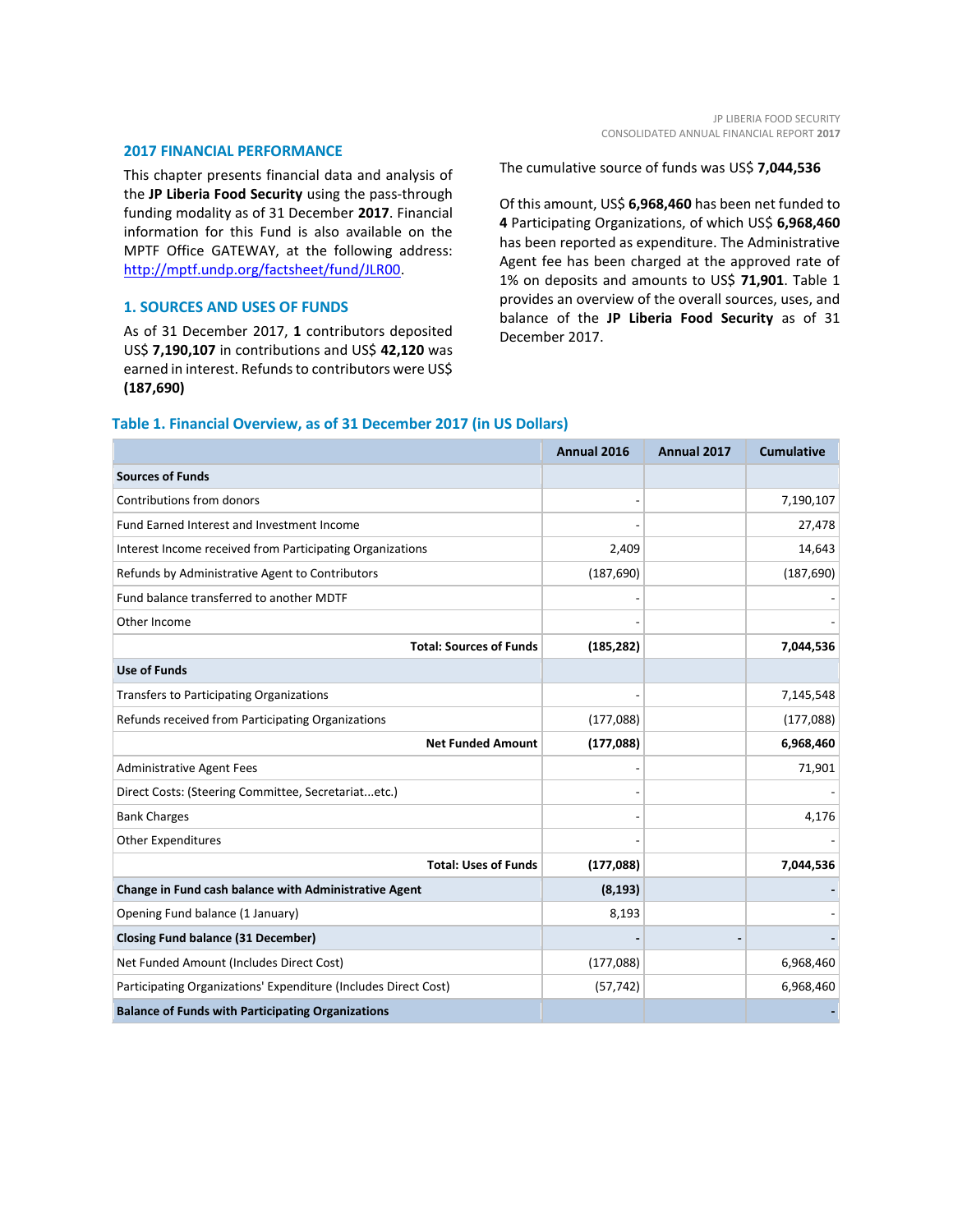#### **2. PARTNER CONTRIBUTIONS**

Table 2 provides information on cumulative contributions received from all contributors to this Fund as of 31 December 2017.

The **JP Liberia Food Security** is currently being financed by **1** contributors, as listed in the table below.

The table below includes commitments made up to 31 December 2017 through signed Standard Administrative Agreements, and deposits made through 2017. It does not include commitments that were made to the fund beyond **2017**.

#### **Table 2. Contributors' Commitments and Deposits, as of 31 December 2017 (in US Dollars)**

| <b>Contributors</b>   | <b>Total Commitments</b> | <b>Prior Years</b><br>as of 31-Dec-2016 Deposits | <b>Current Year</b><br>Jan-Dec-2017 Deposits | <b>Total Deposits</b> |
|-----------------------|--------------------------|--------------------------------------------------|----------------------------------------------|-----------------------|
| Government of Denmark | 7.190.107                | 7.190.107                                        |                                              | 7,190,107             |
| <b>Grand Total</b>    | 7,190,107                | 7,190,107                                        |                                              | 7,190,107             |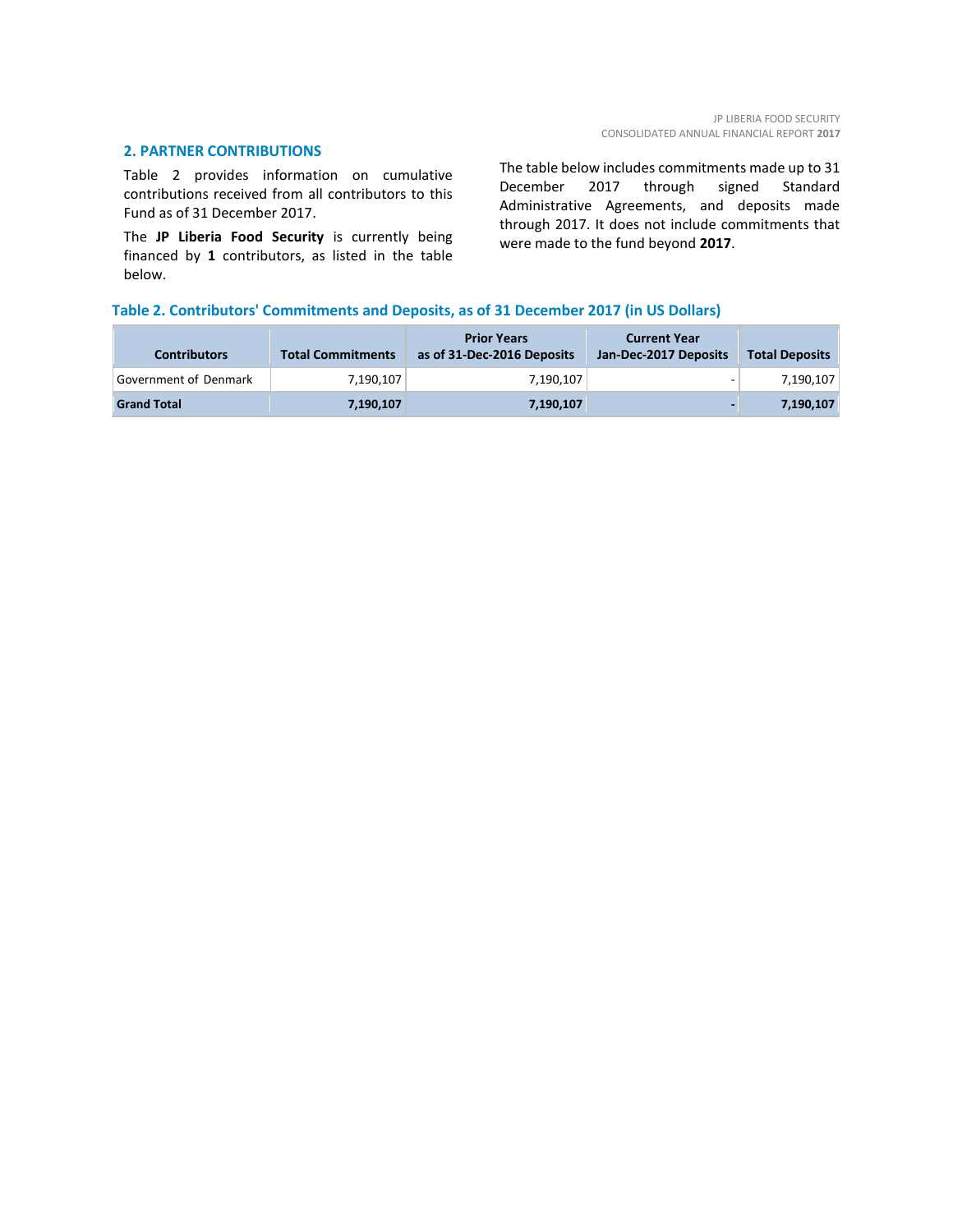#### **3. INTEREST EARNED**

Interest income is earned in two ways: 1) on the balance of funds held by the Administrative Agent (Fund earned interest), and 2) on the balance of funds held by the Participating Organizations (Agency earned interest) where their Financial Regulations and Rules allow return of interest to the AA.

As of 31 December **2017**, Fund earned interest amounts to US\$ **27,478**.

Interest received from Participating Organizations amounts to US\$ **14,643**, bringing the cumulative interest received to US\$ **42,120**.

Details are provided in the table below.

#### **Table 3. Sources of Interest and Investment Income, as of 31 December 2017 (in US Dollars)**

| <b>Interest Earned</b>                     | <b>Prior Years</b><br>as of 31-Dec-2016 | <b>Current Year</b><br>Jan-Dec-2017 | <b>Total</b> |
|--------------------------------------------|-----------------------------------------|-------------------------------------|--------------|
| <b>Administrative Agent</b>                |                                         |                                     |              |
| Fund Earned Interest and Investment Income | 27,478                                  |                                     | 27,478       |
| <b>Total: Fund Earned Interest</b>         | 27,478                                  |                                     | 27,478       |
| <b>Participating Organization</b>          |                                         |                                     |              |
| <b>FAO</b>                                 | 2,409                                   |                                     | 2,409        |
| <b>UNDP</b>                                | 10,131                                  |                                     | 10,131       |
| <b>UNWOMEN</b>                             | 2,103                                   |                                     | 2,103        |
| <b>Total: Agency earned interest</b>       | 14,643                                  |                                     | 14,643       |
| <b>Grand Total</b>                         | 42,120                                  |                                     | 42,120       |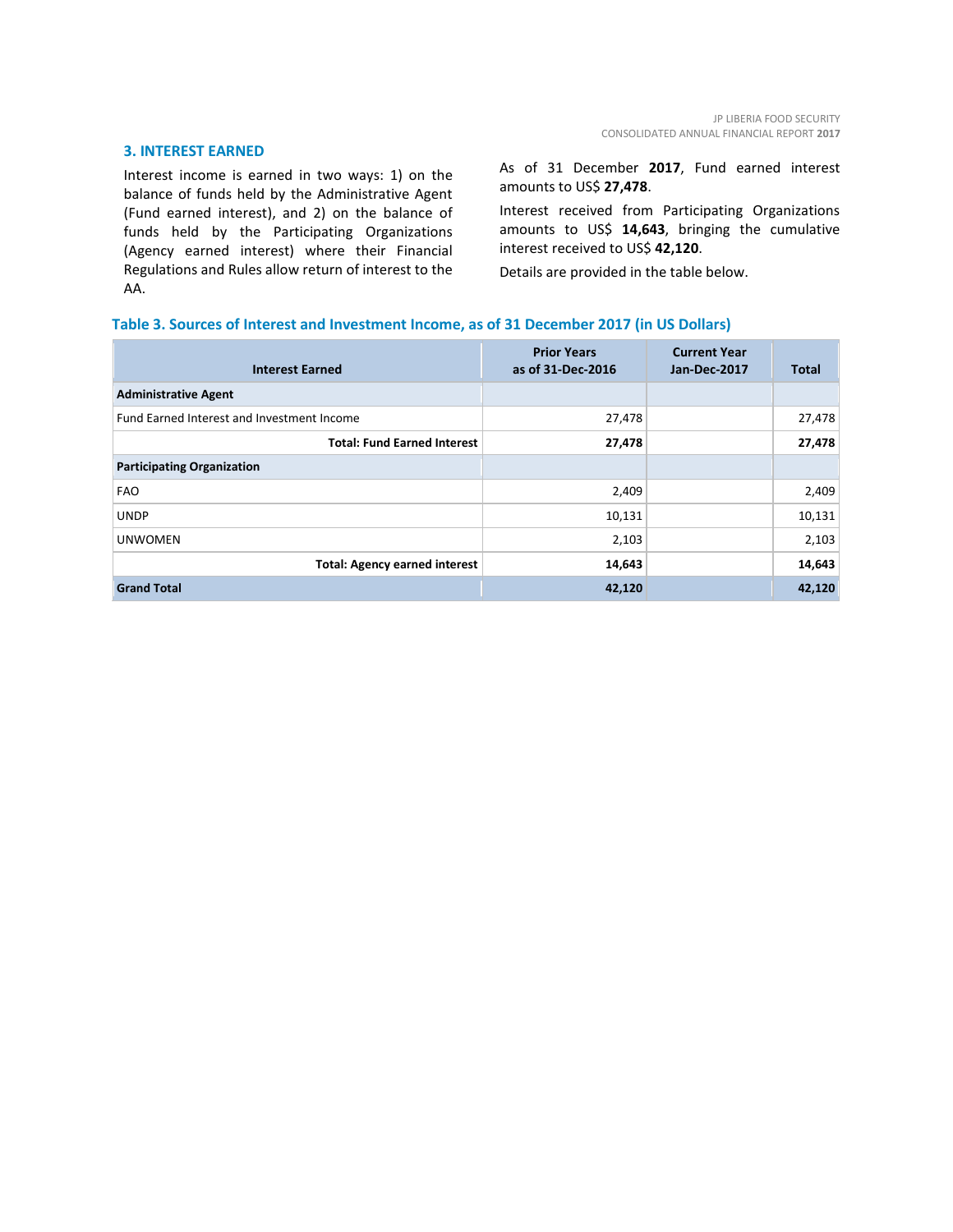#### **4. TRANSFER OF FUNDS**

Allocations to Participating Organizations are approved by the Steering Committee and disbursed by the Administrative Agent. As of 31 December **2017**, the AA has transferred US\$ **7,145,548** to **4** Participating Organizations (see list below).

#### **4.1 TRANSFER BY PARTICIPATING ORGANIZATION**

Table 4 provides additional information on the refunds received by the MPTF Office, and the net funded amount for each of the Participating Organizations.

#### **Table 4. Transfer, Refund, and Net Funded Amount by Participating Organization, as of 31 December 2017 (in US Dollars)**

| Participating<br><b>Organization</b> | Prior Years as of 31-Dec-2016 |                |                   | <b>Current Year Jan-Dec-2017</b> |                |                   | <b>Total</b>     |                |                   |
|--------------------------------------|-------------------------------|----------------|-------------------|----------------------------------|----------------|-------------------|------------------|----------------|-------------------|
|                                      | <b>Transfers</b>              | <b>Refunds</b> | <b>Net Funded</b> | <b>Transfers</b>                 | <b>Refunds</b> | <b>Net Funded</b> | <b>Transfers</b> | <b>Refunds</b> | <b>Net Funded</b> |
| <b>FAO</b>                           | 2,789,309                     | (1,232)        | 2,788,077         |                                  |                |                   | 2,789,309        | (1,232)        | 2,788,077         |
| <b>UNDP</b>                          | 1,908,310                     | (81, 694)      | 1,826,616         |                                  |                |                   | 1,908,310        | (81, 694)      | 1,826,616         |
| <b>UNWOMEN</b>                       | 836.146                       |                | 836,146           |                                  |                |                   | 836.146          |                | 836,146           |
| <b>WFP</b>                           | 1,611,783                     | (94, 162)      | 1,517,621         |                                  |                |                   | 1,611,783        | (94, 162)      | 1,517,621         |
| <b>Grand Total</b>                   | 7,145,548                     | (177,088)      | 6,968,460         |                                  |                |                   | 7,145,548        | (177,088)      | 6,968,460         |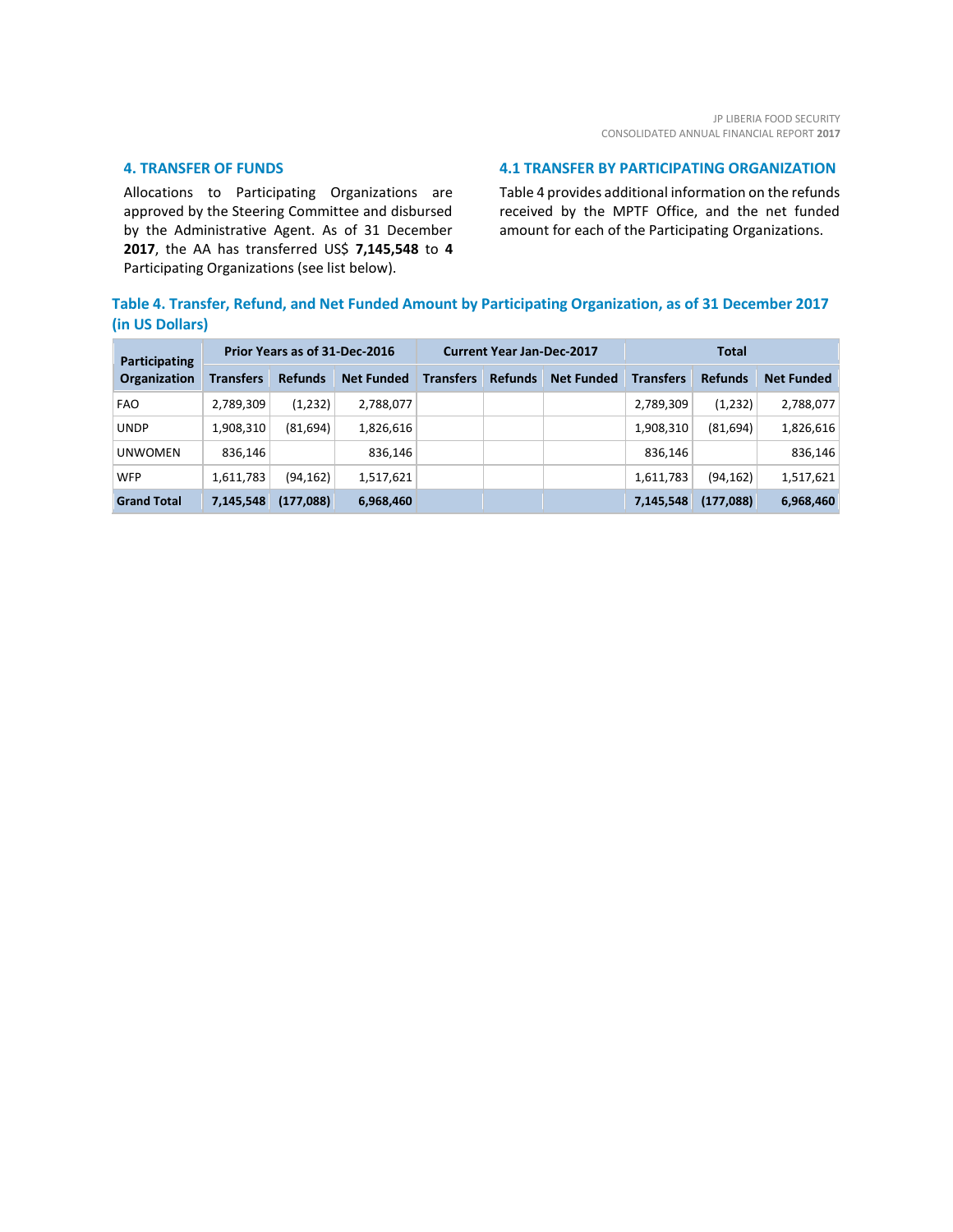#### **5. EXPENDITURE AND FINANCIAL DELIVERY RATES**

All final expenditures reported for the year **2017** were submitted by the Headquarters of the Participating Organizations. These were consolidated by the MPTF Office.

Project expenditures are incurred and monitored by each Participating Organization, and are reported as per the agreed upon categories for inter-agency harmonized reporting. The reported expenditures were submitted via the MPTF Office's online expenditure reporting tool. The **2017** expenditure data has been posted on the MPTF Office GATEWAY at [http://mptf.undp.org/factsheet/fund/JLR00.](http://mptf.undp.org/factsheet/fund/JLR00)

#### **5.1 EXPENDITURE REPORTED BY PARTICIPATING ORGANIZATION**

In **2017**, US\$ was net funded to Participating Organizations, and US\$ was reported in expenditure.

As shown in table below, the cumulative net funded amount is US\$ **6,968,460** and cumulative expenditures reported by the Participating Organizations amount to US\$ **6,968,460**. This equates to an overall Fund expenditure delivery rate of **100** percent.

The agencies with the three highest delivery rates are: FAO (100%), UNDP (100%) and UNWOMEN (100%)

#### **Table 5.1 Net Funded Amount, Reported Expenditure, and Financial Delivery by Participating Organization, as of 31 December 2017 (in US Dollars)**

|                               |                    |                             | <b>Expenditure</b>                      |                                     |                   |                           |
|-------------------------------|--------------------|-----------------------------|-----------------------------------------|-------------------------------------|-------------------|---------------------------|
| Participating<br>Organization | Approved<br>Amount | <b>Net Funded</b><br>Amount | <b>Prior Years</b><br>as of 31-Dec-2016 | <b>Current Year</b><br>Jan-Dec-2017 | <b>Cumulative</b> | <b>Delivery Rate</b><br>% |
| <b>FAO</b>                    | 2,789,309          | 2,788,077                   | 2,788,077                               |                                     | 2,788,077         | 100.00                    |
| <b>UNDP</b>                   | 1,908,310          | 1,826,616                   | 1,826,616                               |                                     | 1,826,616         | 100.00                    |
| <b>UNWOMEN</b>                | 836,146            | 836,146                     | 836,146                                 |                                     | 836,146           | 100.00                    |
| <b>WFP</b>                    | 1,611,783          | 1,517,621                   | 1,517,621                               |                                     | 1,517,621         | 100.00                    |
| <b>Grand Total</b>            | 7,145,548          | 6,968,460                   | 6,968,460                               |                                     | 6,968,460         | 100.00                    |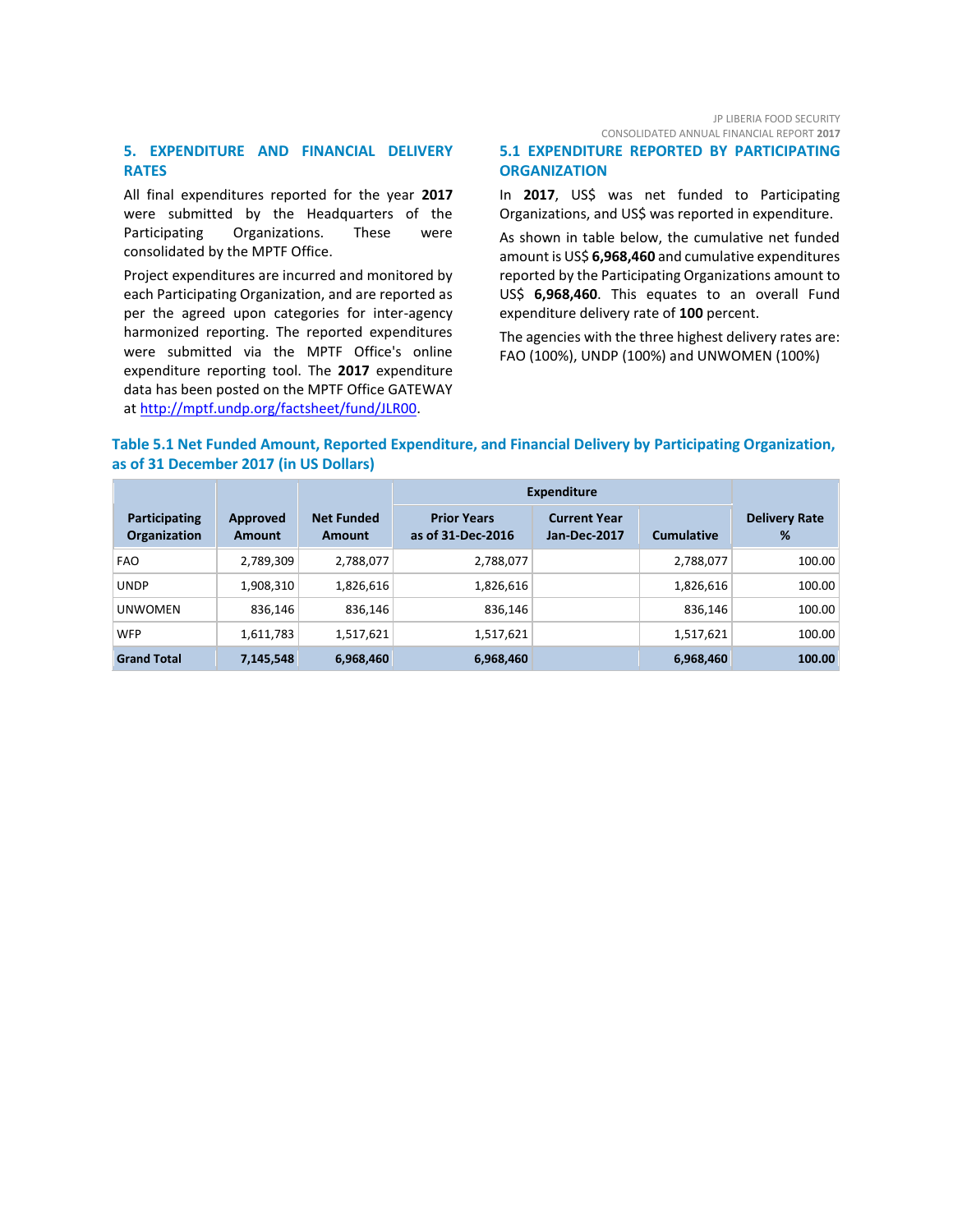#### **5.4 EXPENDITURE REPORTED BY CATEGORY**

Project expenditures are incurred and monitored by each Participating Organization and are reported as per the agreed categories for inter-agency harmonized reporting. In 2006 the UN Development Group (UNDG) established six categories against which UN entities must report inter-agency project expenditures. Effective 1 January 2012, the UN Chief Executive Board (CEB) modified these categories as a result of IPSAS adoption to comprise eight categories. All expenditure incurred prior to 1 January 2012 have been reported in the old categories; post 1 January 2012 all expenditure are reported in the new eight categories. See table below.

#### **2012 CEB Expense Categories**

- 1. Staff and personnel costs
- 2. Supplies, commodities and materials
- 3. Equipment, vehicles, furniture and depreciation
- 4. Contractual services
- 5. Travel
- 6. Transfers and grants
- 7. General operating expenses
- 8. Indirect costs

\_\_\_\_\_\_\_\_\_\_\_\_\_\_\_\_\_\_\_\_\_\_

#### **2006 UNDG Expense Categories**

- 1. Supplies, commodities, equipment & transport
- 2. Personnel
- 3. Training counterparts
- 4. Contracts
- 5. Other direct costs
- 6. Indirect costs

#### **Table 6. Expenditure by UNDG Budget Category, as of 31 December 2017 (in US Dollars)**

|                                                       | <b>Expenditure</b>                      |                                            |              |                                                     |
|-------------------------------------------------------|-----------------------------------------|--------------------------------------------|--------------|-----------------------------------------------------|
| Category                                              | <b>Prior Years</b><br>as of 31-Dec-2016 | <b>Current Year</b><br><b>Jan-Dec-2017</b> | <b>Total</b> | <b>Percentage of Total</b><br><b>Programme Cost</b> |
| Supplies, Commodities, Equipment and Transport (Old)  | 998,840                                 | $\overline{a}$                             | 998,840      | 15.29                                               |
| Personnel (Old)                                       | 1,014,561                               | $\overline{\phantom{a}}$                   | 1,014,561    | 15.53                                               |
| Training of Counterparts(Old)                         | 168,065                                 | $\qquad \qquad \blacksquare$               | 168,065      | 2.57                                                |
| Contracts (Old)                                       | 1,349,852                               | $\overline{\phantom{a}}$                   | 1,349,852    | 20.66                                               |
| Other direct costs (Old)                              | 137,487                                 | $\overline{a}$                             | 137,487      | 2.10                                                |
| Staff & Personnel Cost (New)                          | 410,887                                 | $\overline{a}$                             | 410,887      | 6.29                                                |
| Supplies, Commodities and Materials (New)             | 408,175                                 | $\qquad \qquad \blacksquare$               | 408,175      | 6.25                                                |
| Equipment, Vehicles, Furniture and Depreciation (New) | 190,151                                 | $\qquad \qquad \blacksquare$               | 190,151      | 2.91                                                |
| Contractual Services (New)                            | 1,004,059                               | $\overline{a}$                             | 1,004,059    | 15.37                                               |
| Travel (New)                                          | 224,095                                 | $\qquad \qquad \blacksquare$               | 224,095      | 3.43                                                |
| Transfers and Grants (New)                            | 292,626                                 | $\overline{a}$                             | 292,626      | 4.48                                                |
| <b>General Operating (New)</b>                        | 333,708                                 | $\overline{a}$                             | 333,708      | 5.11                                                |
| <b>Programme Costs Total</b>                          | 6,532,505                               | $\overline{\phantom{a}}$                   | 6,532,505    | 100.00                                              |
| <sup>1</sup> Indirect Support Costs Total             | 435,955                                 | $\overline{\phantom{a}}$                   | 435,955      | 6.67                                                |
| <b>Total</b>                                          | 6,968,460                               | $\overline{\phantom{0}}$                   | 6,968,460    |                                                     |

**1 Indirect Support Costs** charged by Participating Organization, based on their financial regulations, can be deducted upfront or at a later stage during implementation. The percentage may therefore appear to exceed the 7% agreed-upon for on-going projects. Once projects are financially closed, this number is not to exceed 7%.